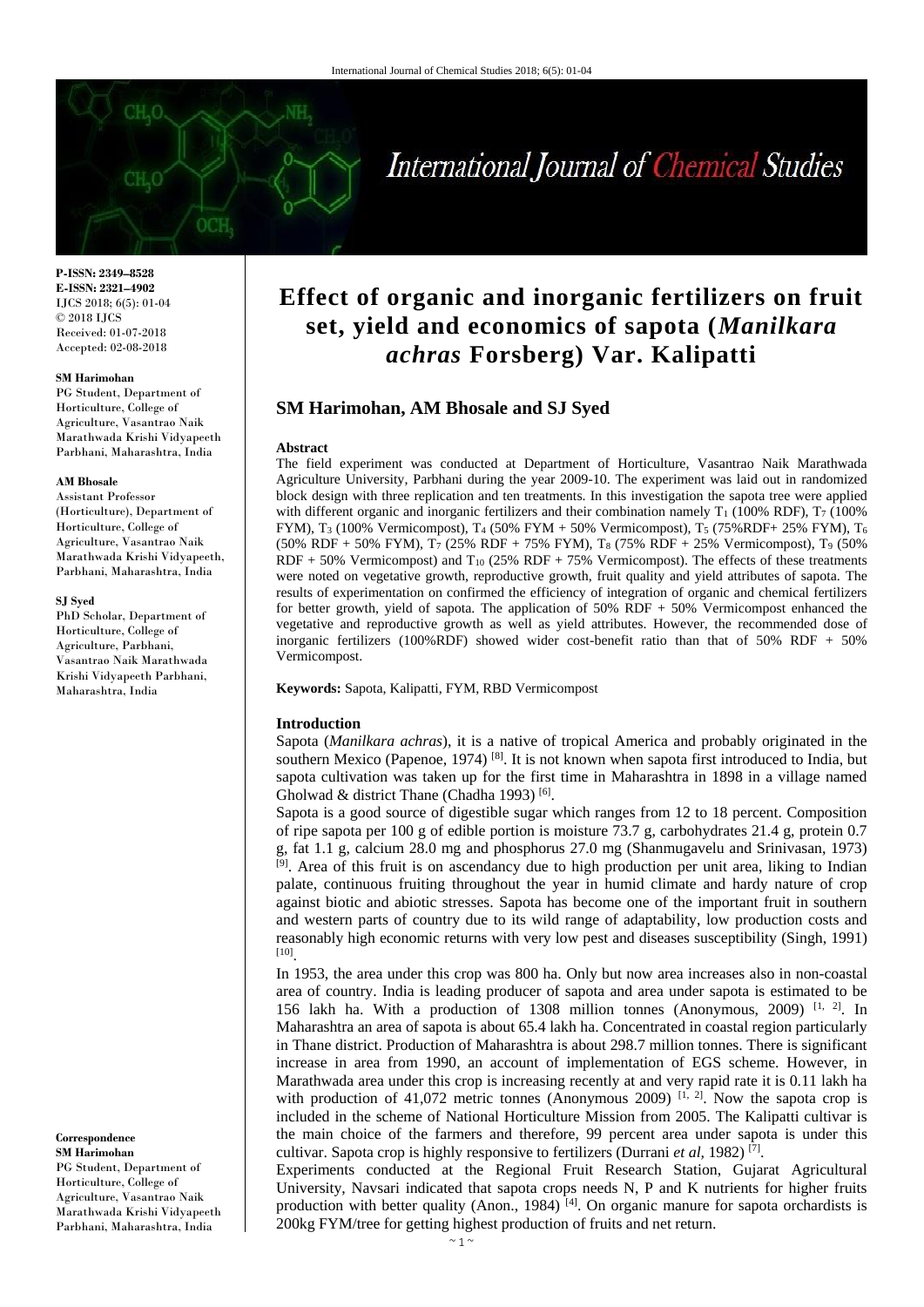Sapota fruit demand good nutrition and respond well to fertilization. Among major nutrient, nitrogen is most important element, which influences growth and productivity of sapota. At present condition it is not possible to completely eliminate the use of chemical fertilizers. For this dose of chemical fertilizer need to be gradually reduced and balanced by increasing the use of optimum quantity of organic manures particularly FYM, sheep manure and poultry manures etc. Organic manures are the soil store house for nitrogen supply to plant. There is very little inorganic nitrogen in soil and much of it is obtained by the conversion of organic forms.

Sapota is a major important fruit crop grown in Maharashtra, Gujarat, Karnataka, Tamilnadu, Andhra Pradesh and Kerla. It gives fruits throughout the year. Use of various organic manures and fertilizers is a good practice to obtain higher yield with good quality fruits. To meet the requirements recommended for different fruit crops, it could either be through inorganic source or organic source but each one has its limitation and favour. General consensus is that it should be desirable to use 50-50 percent inorganic and organic fertilizer for better yield. An excessive and indiscriminate use of chemical fertilizers and pesticides has resulted in considerable deterioration of soil health. It disturbs the soil microorganisms, reduces pH and built up of  $P_2O_5$  and  $K_2O$ causing reduction in soil health; increase the fertilizer cost and awareness of environmental pollution due to continuous use of chemical fertilizer. It should be restricted on the other hand people demand better quality fruits which can be produce and by using organic manure alone.

Addition of organic matter will not only provide required nutrients including micronutrient also improve physical condition of soil, improve aeration, providing scope for better root growth and production. It is a sound practice for sustainable horticulture base on low external chemical input. Organic farming is a production system which favours maximum use of organic material (crop residues, animal excreta, legumes on and off farm organic wastes, bio pesticides etc.) and discourages the use of synthetically produced agro inputs for maintaining soil productivity and fertility and pest management under conditions of sustainable natural resources and healthy environment.

# **Material and Methods**

The present investigation was conducted at the Department of Horticulture, Vasantrao Naik Marathwada Agricultural University, Parbhani during the year 2009-10.The experimental trees used were 35 years old grafts of chiku var. Kalipatti on Khirni (*Manilkara hexandra*) root stock spaced at 10x10 metres.

# **Treatment details**

Treatment details the different treatment combinations of organic and inorganic fertilizer were ten, as given below in Table 1.

**Table 1:** Treatment details

| Tr. No.        | <b>Treatment details</b>                 |
|----------------|------------------------------------------|
| $T_1$          | 100% RDF viz., 1000:500:500 NPK (g/tree) |
| T <sub>2</sub> | 100% FYM                                 |
| T <sub>3</sub> | 100% Vermicompost                        |
| $T_4$          | $50\%$ FYM + $50\%$ Vermicompost         |
| $T_5$          | 75% RDF + 25% FYM                        |
| $T_6$          | 50% RDF $+$ 50% FYM                      |
| $T_7$          | 25% RDF + 75% FYM                        |
| $T_8$          | 75% RDF + 25% Vermicompost               |
| T <sub>0</sub> | $50\%$ RDF + $50\%$ Vermicompost         |
| $\rm T_{10}$   | $25\%$ RDF + 75% Vermicompost            |

# **Recommended dose of fertilizers**

- 1. Recommended dose of N, P and K @ 1000:500:500 g/tree.
- 2. Dose of FYM application calculated on the basis of their nitrogen content. (NPK of FYM - 0.5:0.2:0.5).
- 3. Dose of Vermicompost application calculated on the basis of their Nitrogen content. (NPK of Vermicompost – 3: 1.0:1.5).

#### **Results and Discussion Fruit Set**

Data on percent flower drop and fruit set are presented in Table 2. All the organic and inorganic fertilizers increased the fruit set. The flower drop was significantly reduced by treatment  $T_9$  (50% RDF + 50% Vermicompost) which ultimately increased fruit set and was found significantly superior over  $T_4$ ,  $T_3$  and  $T_7$  while treatments  $T_6$ ,  $T_1$ ,  $T_8$ ,  $T_5$  and  $T_{10}$  were at par with T<sub>9</sub>. The treatment (50% RDF + 50%) Vermicompost) found 56.72 percent flower drop and increased the 43, 28 percent fruit set.

**Table 2:** Effect of organic and inorganic fertilizers on percent fruit set

| Tr. No.        | <b>Treatment details</b>                 | Fruit set $(\% )$ |
|----------------|------------------------------------------|-------------------|
| $T_1$          | 100% RDF viz., 1000:500:500 NPK (g/tree) | 42.17             |
| T <sub>2</sub> | 100% FYM                                 | 36.80             |
| $T_3$          | 100% Vermicompost                        | 37.70             |
| T <sub>4</sub> | $50\%$ FYM + $50\%$ Vermicompost         | 37.30             |
| $T_5$          | 75% RDF + 25% FYM                        | 40.57             |
| $T_6$          | $50\%$ RDF + $50\%$ FYM                  | 43.13             |
| $T_7$          | 25% RDF + 75% FYM                        | 38.80             |
| $T_8$          | $75\%$ RDF + 25% Vermicompost            | 42.33             |
| T <sub>9</sub> | $50\%$ RDF + $50\%$ Vermicompost         | 43.28             |
| $T_{10}$       | $25\%$ RDF + 75% Vermicompost            | 40.70             |
|                | Mean                                     | 40.28             |
|                | $SE+$                                    | 1.44              |
|                | CD at 5%                                 | 4.27              |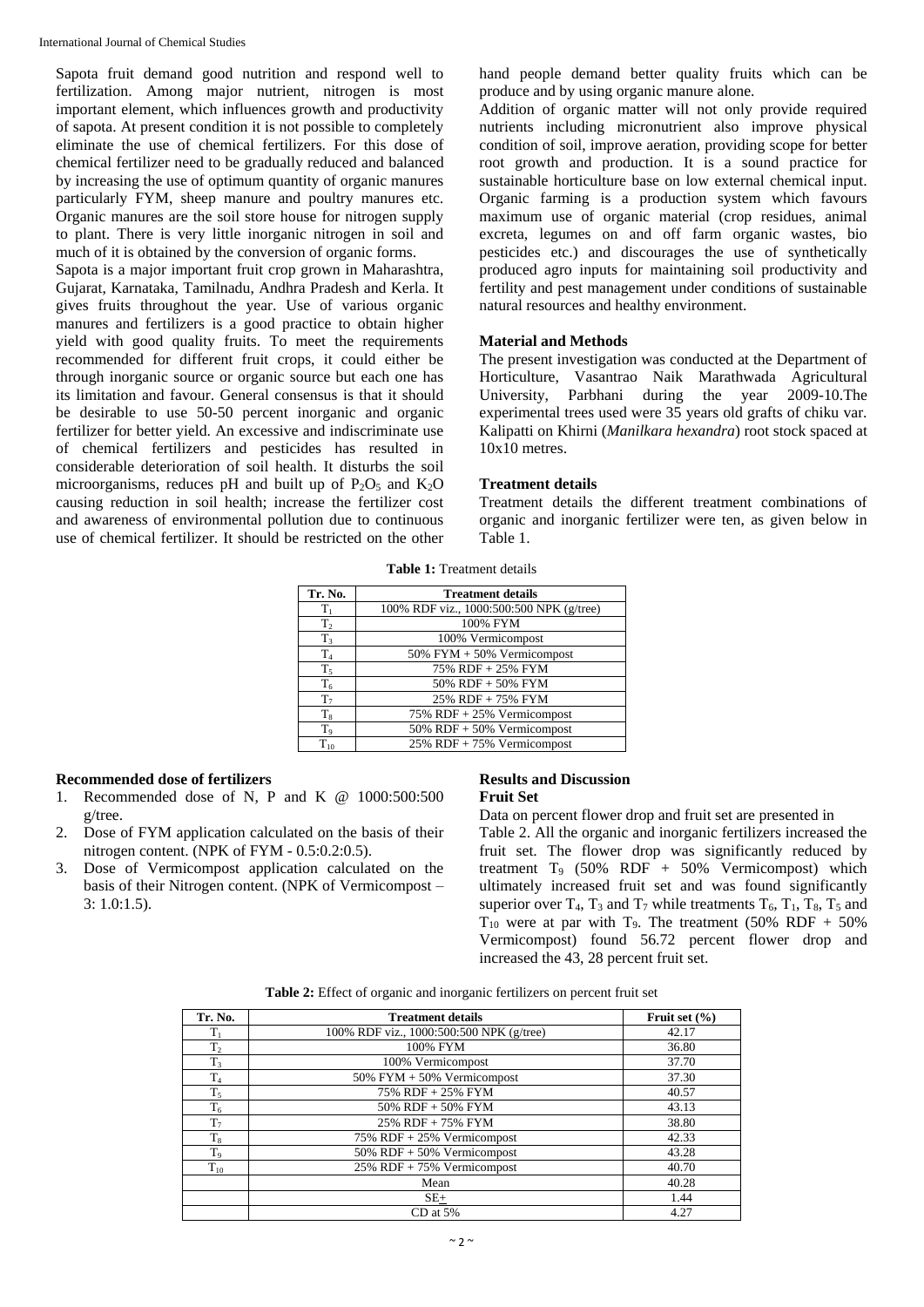#### **Yield**

The organic and inorganic fertilizers at various combinations were influenced the physical parameters of fruit. Those are given under separate heads.

Weight of fruit (g) Data presented in Table 3 revealed that the treatments of organic and inorganic fertilizers showed significant effects in respect of weight of fruit.

| Tr. No.        | Weight of fruit (g)<br><b>Treatment details</b> |       |  |  |  |
|----------------|-------------------------------------------------|-------|--|--|--|
| $T_1$          | 100% RDF viz., 1000:500:500 NPK (g/tree)        | 81.74 |  |  |  |
| T <sub>2</sub> | 100% FYM                                        | 87.77 |  |  |  |
| $T_3$          | 100% Vermicompost                               | 85.76 |  |  |  |
| T <sub>4</sub> | $50\%$ FYM + $50\%$ Vermicompost                | 86.43 |  |  |  |
| T <sub>5</sub> | 75% RDF + 25% FYM                               | 82.69 |  |  |  |
| $T_6$          | $50\%$ RDF + $50\%$ FYM                         | 81.00 |  |  |  |
| T <sub>7</sub> | 25% RDF + 75% FYM                               | 84.50 |  |  |  |
| T8             | $75\%$ RDF + 25% Vermicompost                   | 82.04 |  |  |  |
| T <sub>9</sub> | $50\%$ RDF + $50\%$ Vermicompost                | 80.32 |  |  |  |
| $T_{10}$       | $25\%$ RDF + 75% Vermicompost                   | 82.96 |  |  |  |
|                | Mean                                            | 83.52 |  |  |  |
|                | $SE+$                                           | 0.92  |  |  |  |
|                | $CD$ at 5%                                      | 2.74  |  |  |  |

|  | Table 3: Effect of organic and inorganic fertilizers on weight of fruit (g) |  |
|--|-----------------------------------------------------------------------------|--|
|  |                                                                             |  |

The treatment  $T_2$  (100% FYM) showed significantly more weight of fruit than all other treatments except, the treatments T<sup>4</sup> and T<sup>3</sup> which were found to be statistically at par with the treatments  $T_2$ . The treatment  $T_2$ -100% FYM recorded maximum weight of fruit (87.77g) followed by the treatment  $T<sub>4</sub>$ -50% FYM + 50% Vermicompost (86.43g). However, minimum weight of fruit was observed in treatment  $T<sub>9</sub>$ - 50% RDF + 50% Vermicompost (80.32g) and treatments  $T_6$ ,  $T_1$ , T8, T<sup>5</sup> and T<sup>10</sup> which were found at par to each other. The data regarding the yield was significantly influenced by the organic and inorganic fertilizers at various combinations.

#### **Yield (kg/tree)**

The data revealed that there were significant effects of organic and inorganic fertilizers on fruit yield per tree are presented in Table 4, Maximum yield was recorded in treatment T9-50% RDF + 50% Vermicompost (206.45 kg/tree) which was statistically at par with  $T_6$ - 50% RDF + 50% FYM (198.78 kg/tree). The treatment  $T<sub>9</sub>$  was significantly superior over all reaming treatments. Minimum yield per tree was recorded in treatment  $T_2$ -100% FYM (172.18 kg/tree) and was at par with  $T_4$ ,  $T_3$ ,  $T_7$  and  $T_{10}$ .

| Table 4: Effect of organic and Inorganic fertilizers on yield (kg/tree) and (qt/hectare) |  |  |  |  |
|------------------------------------------------------------------------------------------|--|--|--|--|
|------------------------------------------------------------------------------------------|--|--|--|--|

| Tr. No.        | <b>Treatment details</b>                 | Yield (kg/tree) | Yield (qt/hectare) |
|----------------|------------------------------------------|-----------------|--------------------|
| $T_1$          | 100% RDF viz., 1000:500:500 NPK (g/tree) | 191.52          | 1915.2             |
| T <sub>2</sub> | 100% FYM                                 | 172.18          | 1721.8             |
| $T_3$          | 100% Vermicompost                        | 175.93          | 1759.3             |
| T <sub>4</sub> | $50\%$ FYM + $50\%$ Vermicompost         | 174.77          | 1747.7             |
| $T_5$          | 75% RDF + 25% FYM                        | 181.68          | 1816.8             |
| T <sub>6</sub> | $50\%$ RDF + $50\%$ FYM                  | 198.78          | 1987.8             |
| T <sub>7</sub> | 25% RDF + 75% FYM                        | 178.05          | 1780.5             |
| $T_8$          | $75\%$ RDF + 25% Vermicompost            | 184.67          | 1846.7             |
| T <sub>9</sub> | $50\%$ RDF + $50\%$ Vermicompost         | 206.45          | 2064.5             |
| $T_{10}$       | $25\%$ RDF + 75% Vermicompost            | 179.51          | 1795.1             |
|                | Mean                                     | 184.35          | 1843.5             |
|                | $SE_{\pm}$                               | 3.11            | 31.1               |
|                | $CD$ at 5%                               | 9.25            | 92.5               |

# **Yield (qt/hectare)**

From the data presented in Table 4, It was found that total yield per hectare was influenced by organic and inorganic fertilizers i.e. chemical fertilizers. FYM, Vermicompost and their combinations. Maximum yield was recorded in treatment T<sub>9</sub>-50% RDF + 50% Vermicompost (206.45 qt/hectare) which was statistically at par with  $T_6$ -50%RDF+50%FYM (198.78)  $qt/hectare$ ). The treatment  $T_9$  was significantly superior over all reaming treatments. Minimum yield per hectare was recorded in treatment  $T_2$ - 100% FYM (172.18 qt/hectare) and was at par with  $T_4$ ,  $T_3$ ,  $T_7$  and  $T_{10}$ .

# **Economics**

The study of charted economics of experiment (Table 5) revealed some interesting points.

# **Cost: benefit ratio**

The wider cost benefit ratio (1:11.58) was observed under (100%RDF) in treatment  $T_1$  followed by (50% RDF + 50%) Vermicompost) in treatment  $T_9$  (1:10.77). Through application of treatment T9 (50% RDF + 50% Vermicompost) the cost benefit ratio was less wider as compared to treatment  $T_1$  (100%RDF), but in respect of tree health, quality of produce and soil health treatment 50% RDF + 50% Vermicompost was superior over 100% RDF.